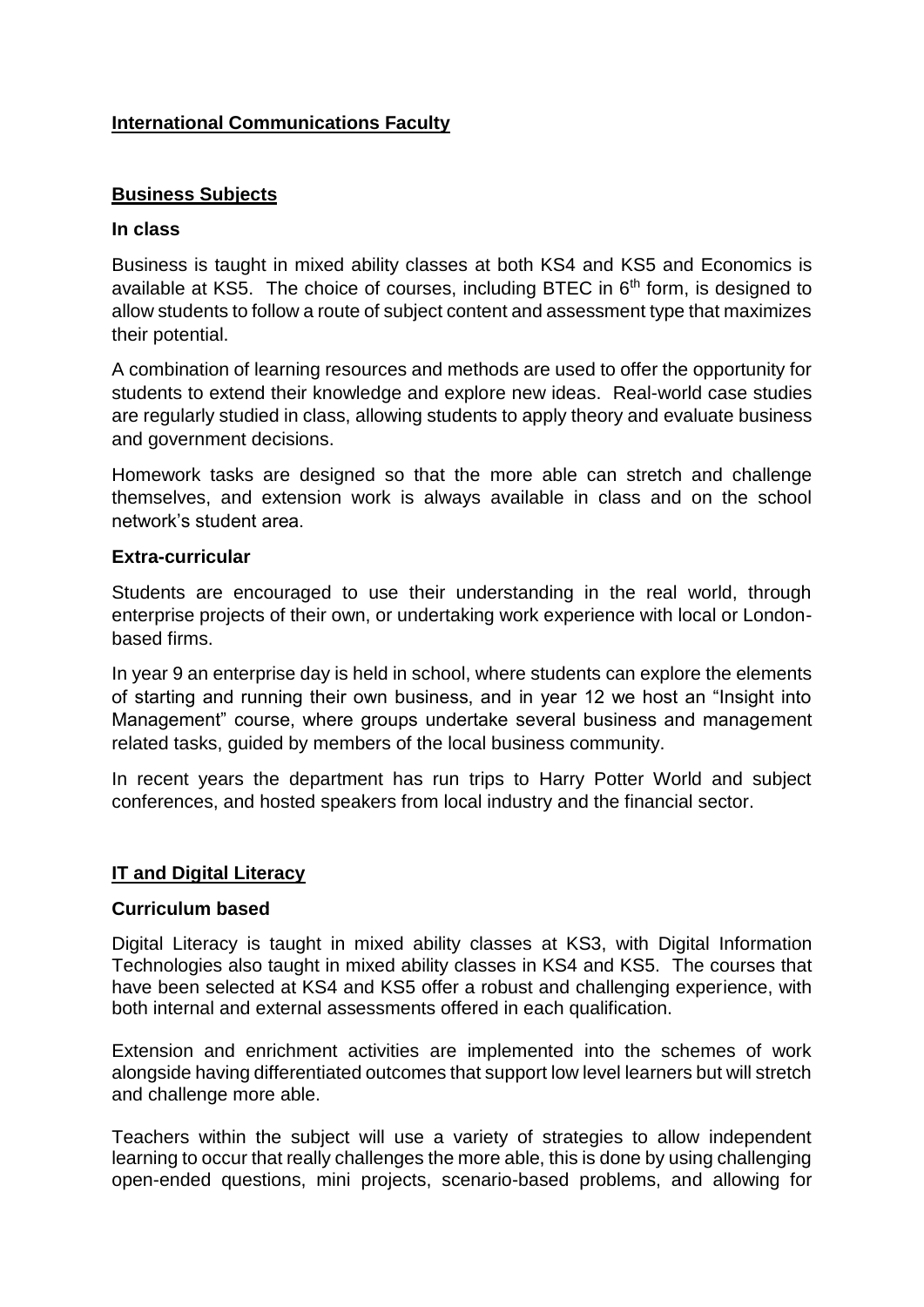research aspects to be completed on various topics. In particular at KS5 students are encouraged to become independent learners, which supports the assignment-based assessments they have to complete.

In year 8 we recognise the importance of developing the student's ability to type, both accurately and with a certain level of speed. Due to this we have implemented a string typing development course that monitors and challenges the students from an individual point of view and in the classes themselves. This has shown to be an effective course and has seen students more than doubling their typing speed and accuracy during the term they spend on it.

In year 9 we encourage students to complete the Bronze Inspiring Digital Enterprise Award, testing them on a range of digital skills, and should they achieve it this is certificated and IDEA are currently working with UCAS to recognise the award for application to Universities. This is then developed further in year 10 where the Silver award has begun this year and students are encouraged to complete this as part of their homework.

Students will be consistently challenged about their approaches to a task and be expected to justify the decisions they make, related to the scenario/task they have been given. Homework tasks are designed so that the more able can stretch and challenge themselves, and this is used at appropriate times within the course to enable this.

### **Extra-curricular**

Students can get the most out of the department by accessing the clubs that run every lunch time giving them access to the resources we have to support their own digital learning. Weekly sessions are run for students at KS4 to push them in the courses they are completing, with these sessions focusing on topics from that week, and delivering in alternative ways to the classroom lessons.

In recent times we have run trips to Thorpe Park looking at how IT is implemented into the workings of a theme park, this giving them real world experience. We have also had links in place with Apple and run a number of trips for students to the Apple Store at Thurrock, developing understanding of the Apple technology and allowing for learning outside of the classroom. In place for this academic year we have a Social Media based trip to local businesses which supports the KS5 course.

### **Recommended resources to students: -**

[www.idea.org.uk](http://www.idea.org.uk/) providing the platform to complete their Inspiring Digital Enterprise Award.

[www.code.org](http://www.code.org/) a platform for various coding games that develop thinking skills and to solve problems.

[www.codeacademy.com](http://www.codeacademy.com/) an online resource that provides various tasks within a range of computer languages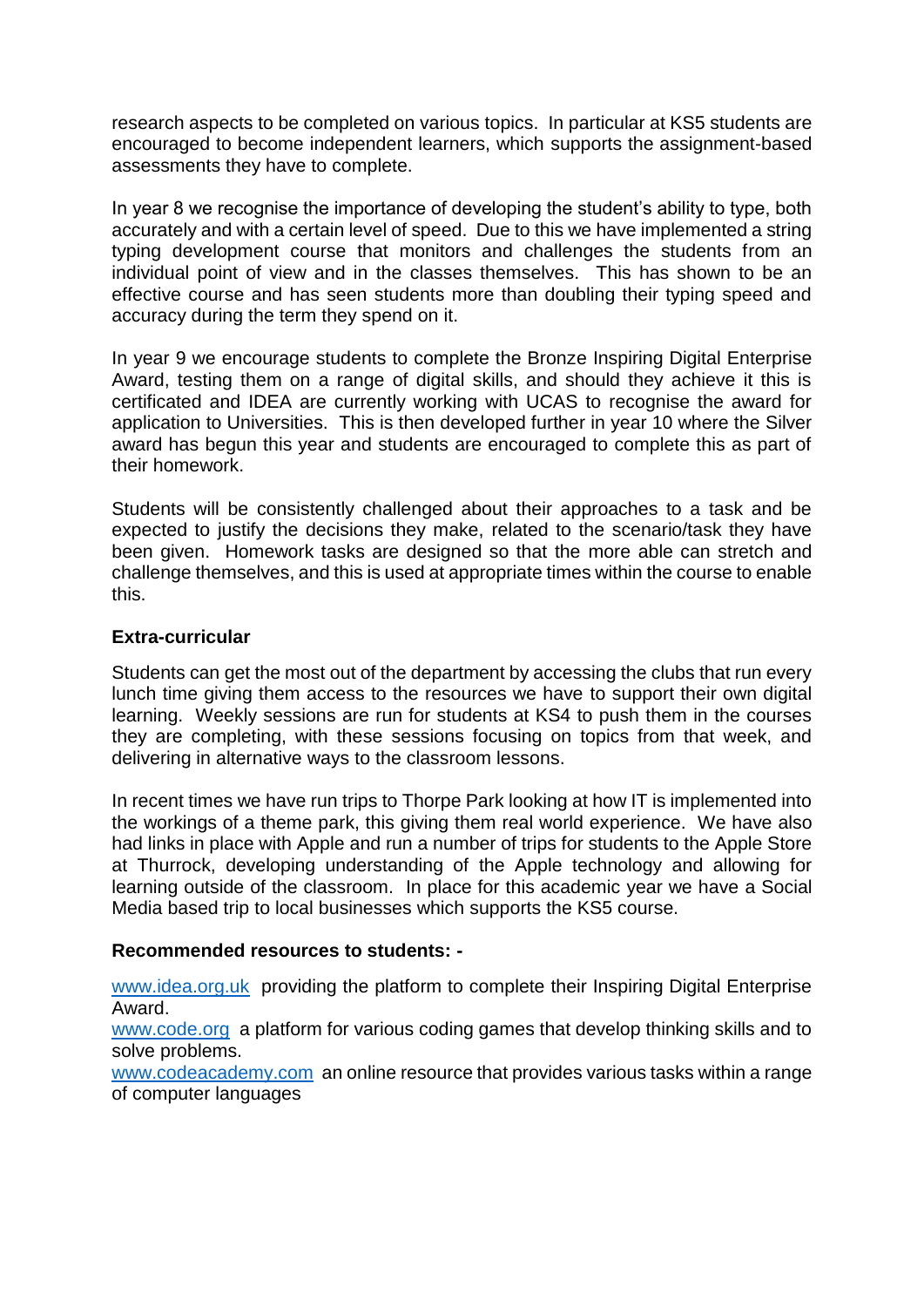## **Languages**

#### **In class**

Students are set according to ability from the start of year 7, which allows the more able students in French and German to experience a high level of challenge in top sets across KS3. In Key Stage 4 students are taught in mixed ability classes. We use a variety of different learning resources linked to the real world in our teaching, providing differentiated work for all students across the school and authentic texts to stretch and challenge the more able students. At KS3 we often have former students or sixth formers working in small groups with higher ability students.

More Able students will be given extension tasks and resources which will encourage them to apply grammar and develop their language independently in a creative and imaginative way. We also enable native or near native speakers to develop their skills at KS3 with the potential of sitting a GCSE in their language once they are ready, either at the end of year 9 or in year 10.

At Key Stage 5 students are encouraged to read widely around the subject and topics being taught in class by listening to the news in the target language, reading newspaper articles, listening to podcasts and reading novels.

#### **Extra-curricular**

All students are invited to subscribe to foreign language magazines to improve their language skills and their cultural knowledge. In Key Stage 4 and Key Stage 5 students are given opportunities to enhance their knowledge in after school speaking clubs and one-to-one speaking sessions with a dedicated teacher.

An after school Mandarin enrichment club is run which is designed to introduce our more able students to the Mandarin language and Chinese culture.

There are residential trips to France and Germany, which provide excellent opportunities to experience life in another country.

We also provide regular language film viewings where students can hone their listening skills and increase their cultural knowledge.

Oxbridge and other university students, who are studying Modern Foreign Languages at degree level, visit A-level classes to inform more able students about the courses, university life and to encourage and inspire them to continue their language learning journey at under graduate level.